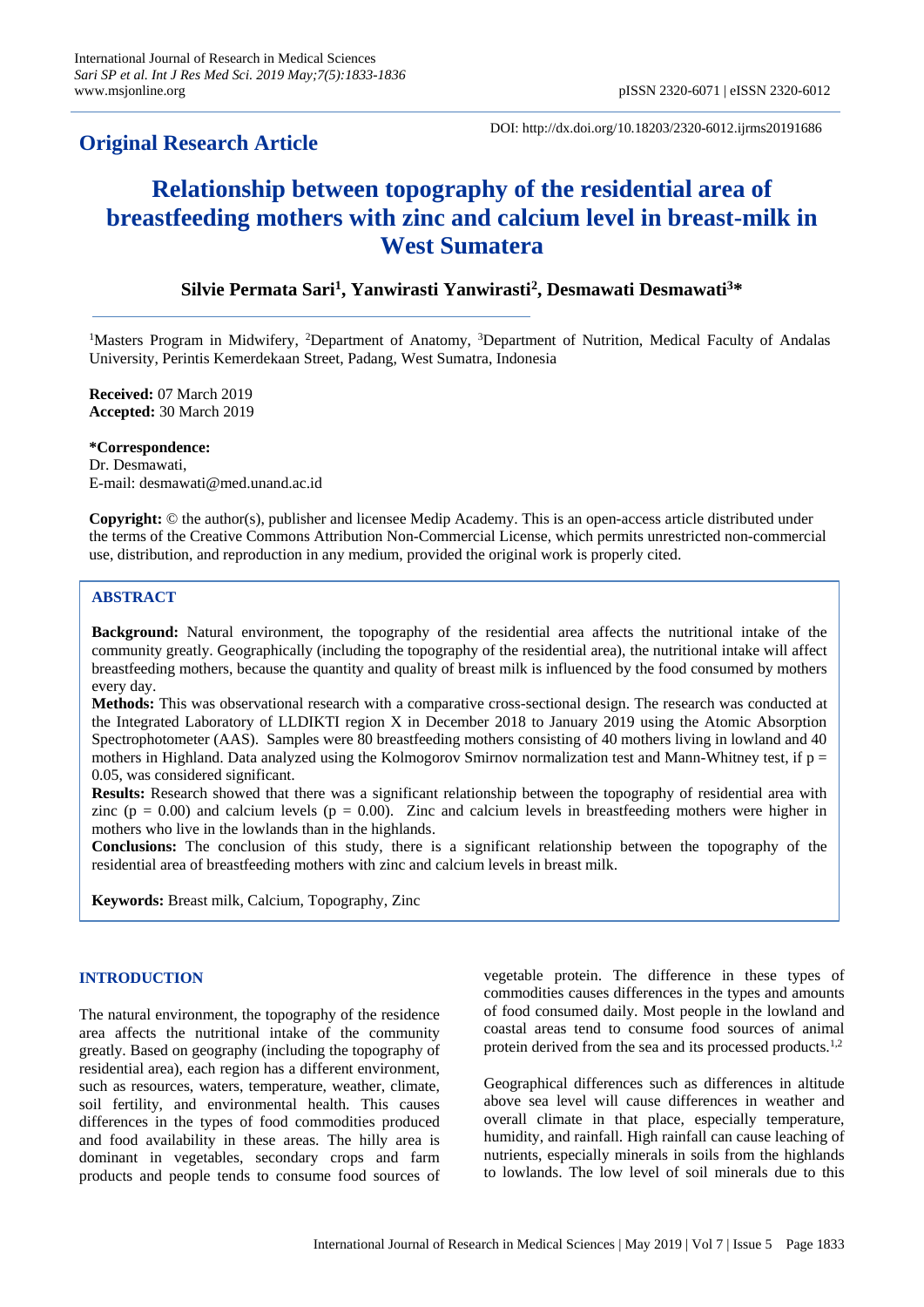leaching will greatly affect the mineral content of plants that grow on it. In addition to influencing plants, minerals in the soil also cause a decrease in mineral content in water. Plants and water with low mineral content consumed mainly by breastfeeding mothers are then expected to affect the milk produced.<sup>3</sup>

Some of the minerals needed for baby's growth are zinc and calcium. Zink is the second largest metal element among the elements that become human nutritional needs. Unlike iron, zinc is relatively evenly distributed throughout the body especially as a component of thousands of zinc metalloproteins. Zinc elements are essential trace elements for the body.<sup>4,5</sup>

Calcium is one of the substances needed from infancy to old age. The amount of calcium can be distinguished by sex and age. According to a nutritionist, the calcium requirements needed by Indonesians are on average 500- 800mg/day and will increase during pregnancy and lactation.<sup>6,7</sup>

According to research conducted in Ethiopia in 2 population groups in the mountainous area and lowlands where the basic food sources in the two groups were different. The results showed a difference in calcium levels in breast milk of women living in mountainous areas with lowland areas  $(p<0.01)$ . This difference is influenced by the mother's food intake and the geographical location of the mother's residence. However, no significant differences were found in zinc levels in breast milk of women living in mountainous areas with lowland areas  $(p>0.05)$ .<sup>8</sup>

Research conducted by Joko (2000) on zinc levels in breast milk in urban, rural and coastal areas found the difference of food consumption of breastfeeding mothers containing zinc in these three regions. In mothers living in the coastal area, there is a significant relationship between the consumption of food containing zinc to zinc levels in breast milk. The results of this study are in line with that of Andi (2016). It was found that the average zinc content in low breast milk was found in women with a low zinc intake.<sup>9,10</sup>

This study aims to determine the relationship of the topography of residential areas with zinc and calcium levels in breast milk.

#### **METHODS**

This study was an observational study with a comparative cross-sectional design. The population was breast milk from breastfeeding mothers in the highland areas in Tanah Datar Districts and lowlands in Padang. The samples were 80 breastfeeding mothers consisting of 40 breastfeeding mothers in the lowlands and 40 mothers in the highlands. Sampling technique was done by proportionate random sampling. The inclusion criteria for this study were breast milk from mothers who had babies aged 3-5 months who were exclusively breastfed, babies with normal weight (2500gr-4000gr), mothers who gave birth at term (enough months), breastfeeding mothers who did not have chronic diseases (kidney disease and diabetes mellitus), mothers who do not have the habit of drinking alcohol and who do not smoke. The research instrument was the Food Frequency Questionnaire (FFQ) to determine maternal food intake containing zinc and calcium.

Breast milk was taken using gloves with breast milk pumps in the morning at 08.00 a.m. to 12:00 p.m. Before the milk is taken, both mother's breasts must be clean. Breast milk is put in a bottle of 10 ml using a 10cc syringe. Then the bottle is labelled the mother's name and then stored in the coolbox within <24hours until it reaches the laboratory. The sample was destructed with nitric acid to clear and yellowish, then added distilled water to the boundary mark and shaken until the solution is homogeneous, then this solution is ready to be measured by AAS (atomic absorption spectrophotometer). Data analyzed using the Mann-Whitney nonparametric test with a significance level of p<0.05.

#### **RESULTS**

Data of zinc levels and calcium levels analyzed using the Kolmogorov Smirnov normality test. The results of the normality test show data of zinc level, calcium levels are abnormally distributed because of the p-value  $\langle 0.05$ . Statistical analysis was continued by using nonparametric namely Mann-Whitney to see the relationship of Topography of the residence area of breastfeeding mothers with zinc and calcium levels in breast milk.

#### **Table 1: Relationships of topography of residential area with zinc levels in mother's breast milk.**

| <b>Topography</b> | <b>Zinc level in breast</b><br>milk Mean±SD<br>(mg/100ml) | p value |
|-------------------|-----------------------------------------------------------|---------|
| Highland          | $0.165 \pm 0.0761$                                        |         |
| Lowland           | $0.507+0.254$                                             | 0.000   |

It can be seen in Table 1 that zinc levels in the mother's breast milk from the lowlands are higher than in the highlands. Statistically using the Mann-Whitney test shows p-value =  $0.000$  (p<0.05), it can be concluded that there is a relationship between the topography of residential area with zinc levels in breast milk in breastfeeding mothers living in the highlands and lowlands.

From Table 2, it can be seen that the calcium level in breast milk of mothers living in lowlands is higher than in the highlands. Statistically using the Mann-Whitney test shows the p-value =  $0.000$  (p<0.05), it can be concluded that there is a topographic relationship between the area of residence and calcium levels in breast milk in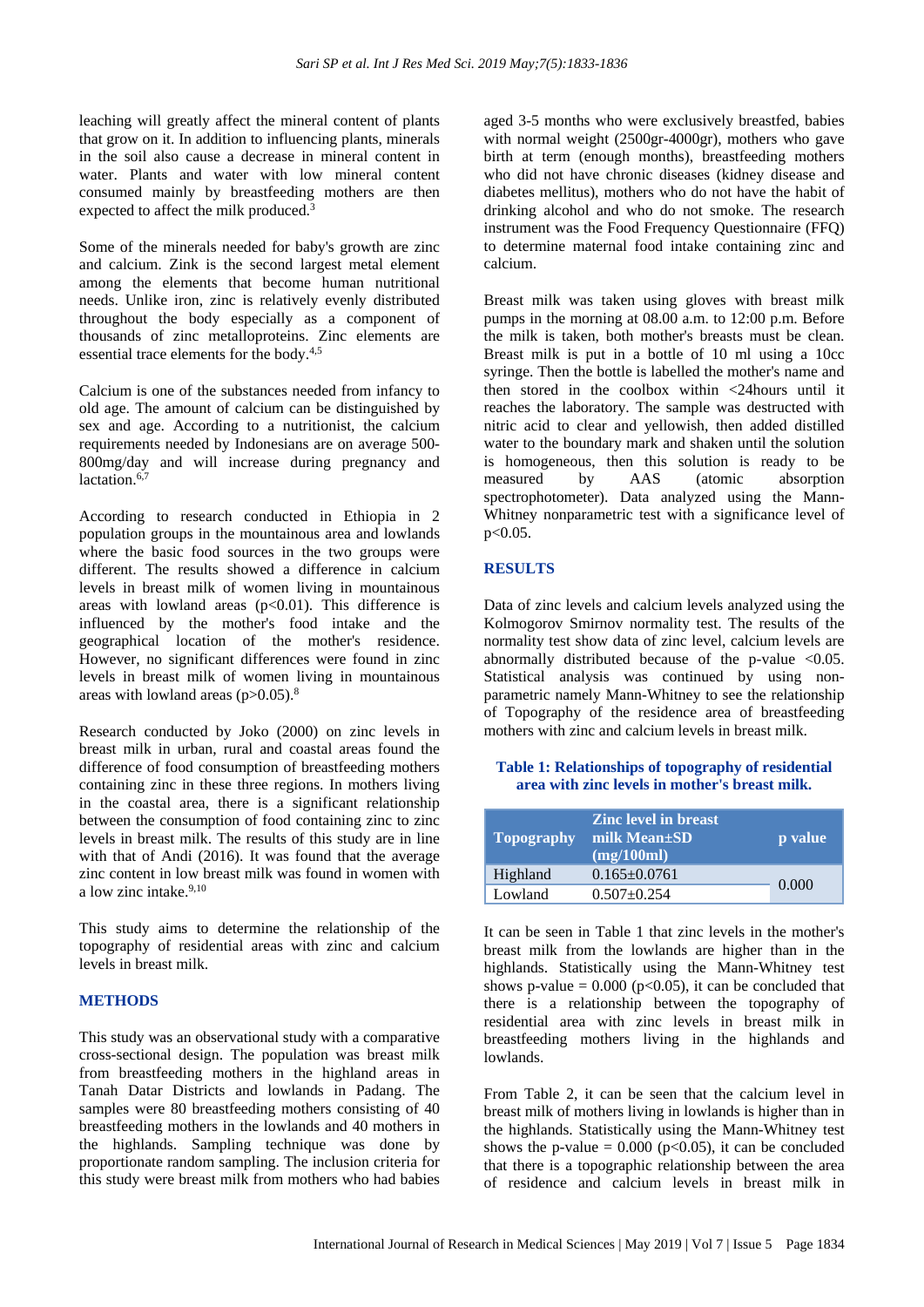breastfeeding mothers living in the highlands and lowlands.

#### **Table 2: Relationships of topography of residential area with calcium levels in mother's breast milk.**

| <b>Topography</b> | <b>Calcium level in breast</b><br>milk Mean±SD<br>$(mg/100ml)^{3}$ | p value |
|-------------------|--------------------------------------------------------------------|---------|
| Highland          | $220.50 + 52.97$                                                   |         |
| Lowland           | $342.01 + 92.60$                                                   | 0.000   |

#### **DISCUSSION**

The average level of zinc in breastfeeding mothers living in lowland was  $0.507 \pm 0.254$  mg/100ml while the mean zinc level of breastfeeding mothers in highland was 0.165±0.076mg/100ml. Statistically using the Mann-Whitney test shows the value of  $p = 0.000$  ( $p < 0.05$ ), it can be concluded that there is a relationship between the topography of the area of residence on zinc levels in breast milk in breastfeeding mothers living in the highlands and lowlands.

This research is in line with Joko (2000) about zinc levels in breast milk in urban, rural and coastal areas in finding that there was a difference  $(p<0.01)$ . In coastal area there was a significant association of consumption of food containing zinc to zinc levels in breast milk  $(p<0.01)$ . The results of this study are also in line with Andi (2016). It was found that the average zinc level in breast milk is low in women with a low zink intake.<sup>9,10</sup>

According to the study of Maluwork et al in Ethiopia in 2 population groups in the mountainous area and lowland areas where the basic food sources in the two groups were different, the results showed no significant differences in zinc levels in breast milk  $(p>0.05)$ .<sup>8</sup>

Zinc concentration in breast milk ranges from 0.5- 2.1mg/l. Estimates of zinc nutrient concentrations in mature breast milk are  $1.2 \pm 0.2$  (mg/L $\pm$ SD). Whereas zinc composition in breast milk is at the ages of 1, 2, 3, 4, 5, 6 respectively with values of 0.5mg, 0.4mg, 0.4mg, 0.35mg, 0.35mg, and 0.3mg.<sup>11,12</sup>

Based on that discussion of the levels of zinc concentration in breast milk shows that the concentration value of 0.5-0.8 is the limit of zinc concentration in breast milk from several theories. It can be seen from the results of this research data it was found that zinc levels in breastfeeding mothers in the lowlands were fits with the theory. However, the average zinc level of breastfeeding mothers in the highlands is less than the concentration value of several research journals about the value of zinc concentrations in breast milk. Lack of zinc concentration in breast milk can cause a negative impact on the baby if there is a deficiency or lack of zinc intake.

Zinc is an important substance in the baby's body, the source of zinc in food is often found in meat, milk and some seafood, which comes from animal sources, where animal sources have better absorption compared to vegetable sources. This is because vegetable sources are often bound by phytate. Breastfeeding mothers in lowland areas contain more zinc in their diet because on average, mothers in the lowlands consume many animal sources from the sea, this directly increases zinc in breast milk (Nutriclub, 2018). 13.14

The average of calcium levels in breastfeeding mothers living lowland is 342.01±92.60mg/l while the average calcium level of breastfeeding mothers in highland up to 220.50±52.97mg/l. Based on these results, there are significant differences in the calcium levels of lowland and highland's breastfeeding mothers.

Statistically using the Mann-Whitney test shows the value of  $p = 0.000$  ( $p < 0.05$ ), it can be concluded that there is a relationship between topographic the area of residence with the calcium levels in breastfeeding mothers living in the highlands and lowlands.

This study is in line with Maluwork et al (2013) in Ethiopia in 2 population groups in mountainous areas and lowland areas where the main food sources in the two groups were different. The results showed a difference in calcium levels in breast milk of women living in mountainous areas with lowland areas  $(p<0.01)$ . This difference is influenced by the mother's food intake and the geographical location of the mother's residence.<sup>8</sup>

The research conducted by Chaidir et al (2016) showed that the average level of calcium in breast milk in 37 samples was  $344.25$ mg/l.<sup>15</sup> Oxford in 2015, which was 280mg/l, so in the other two studies conducted in China in 2009 and 2010, the average calcium concentrations detected were 300mg/l and 280mg/l respectively.7,16,17 In studies conducted in several countries such as Sweden (165mg/l), Taiwan ( 230mg/1), USA (258mg/l), and Egypt (261mg/l).<sup>18</sup> All detected lower when compared to this study.

#### **CONCLUSION**

There is a relationship between the topography of the residential area with zinc levels in breastfeeding mothers which is zinc levels in breastfeeding mothers are higher in mothers who live in the lowlands than in the highlands. There is a regional topographic relationship to calcium levels in breastfeeding mother which is the calcium level in breastfeeding mothers is higher in mothers living in the lowlands than in the highlands. In lowland and highland areas through local health workers, it is necessary to improve health education, especially health promotion about nutrition to increase intake of calcium and zinc because it also affects the production of breast milk.